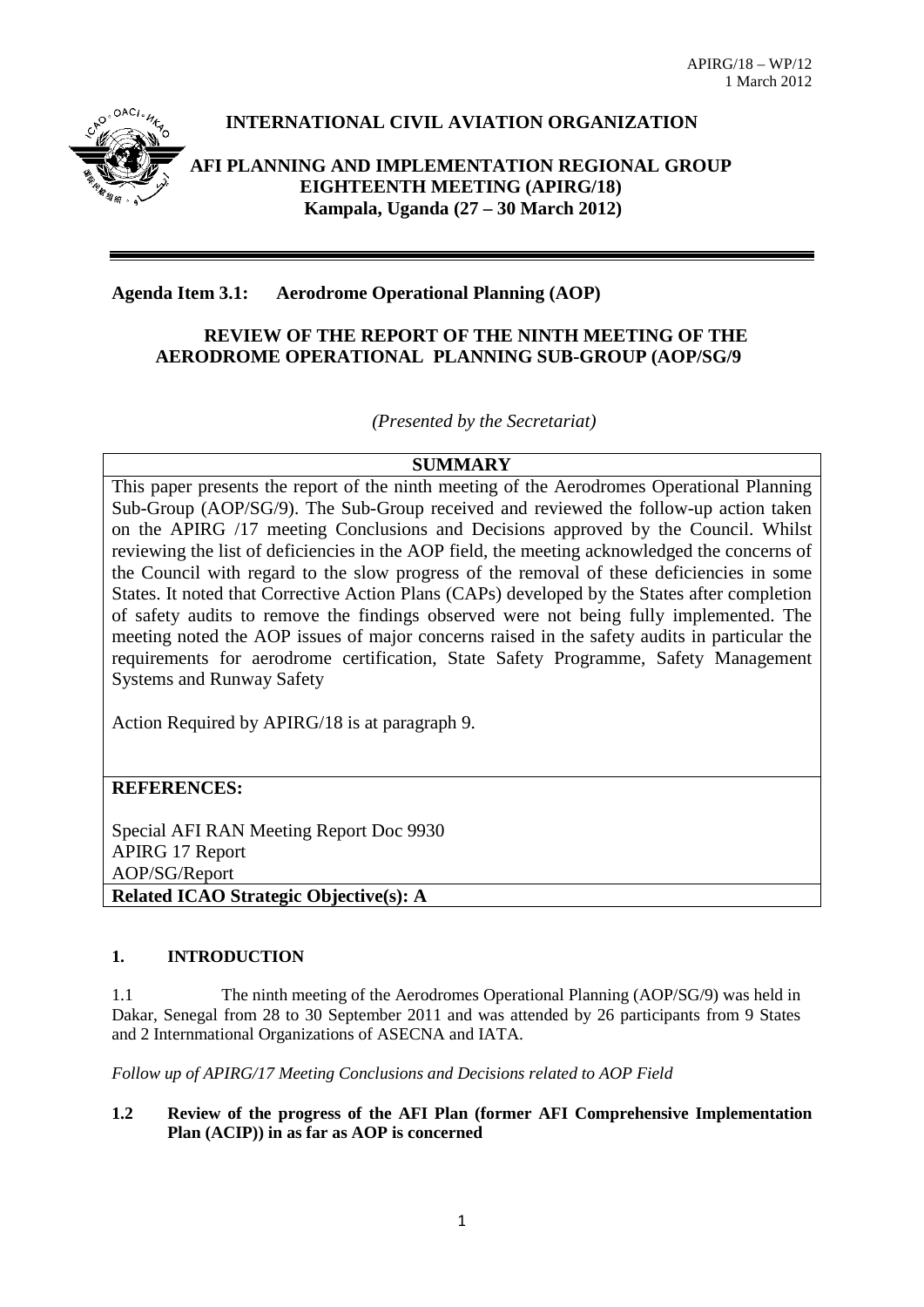1.2.1 The meeting appreciated the progress achieved by AFI plan with respect to the conduct of training activities and the gap analysis exercises conducted in almost all the AFI States. The meeting noted that, in many States, the implementation of the activities of the Corrective Action Plan is increasingly being managed by recipients of such AFI plan training activities. The meeting observed that there was still more demand for more training and that in some cases tailor made activities were more desirable. In this regard, the meeting formulated the following draft conclusions:-

#### **DRAFT CONCLUSION 18/XX: THE CONDUCT OF COURSES EARLIER DELIVERED BY THE AFI PLAN**

#### **That States who may wish to get more training which were conducted by AFI Plan should send request to ICAO regional offices, and where possible to coordinate such requests with neighbouring States for region wide benefit.**

1.2.2 The meeting further took note of the ongoing programme to inter-connect all the aviation training institutions in AFI for purposes of better utilization, common use of training curricula and ensuring the quality of the training provided meets the requirements for the AFI Region in implementing the requirements. With respect to on-the-job training, within the framework of the Regional Safety Oversight Organizations (RSOO), it is expected better opportunities will be made available.

1.2.3 The meeting was informed that both ESAF and WACAF Regional Offices have established Regional Office Safety Teams (ROSTs) to assist States to implement activities of the CAP. After specific agreement by States through its acceptance of ICAO Action Plans, Regional Office Safety Teams (ROST) missions are conducted to provide assistance on specific corrective actions whilst coordinating with other stakeholders providing assistance to that State in order to ensure complimentarity of assistance.

## **1.3 Wildlife Strike hazard reduction**

1.3.1 On the issue of reporting of the bird strikes to ICAO bird strike information system (IBIS), it was noted that States still don't report as required and the meeting urged the States to improve in reporting any occurrences of bird strike and suggested that the Regional Safety Oversight Organizations and various COSCAPS established in various parts of Africa be used as additional means for the collection and dissemination of data to IBIS.

## 1.4 **Rescue and Fire fighting**

1.4.1 The meeting discussed further the issue observed by APIRG/17 that there was a need for States to develop appropriate regulations and guidance material regarding RFFS staff selection criteria defining the minimum education background, minimum qualifications and skills at each level and the need for periodic medical examination and acknowledged that some States had made progress in this matter. The meeting therefore advised States still having problems to contact States with experience.

## 1.5 **Aerodrome Emergency Plans**

1.5.1 The meeting was appraised of the requirements of Ammendment 10 to Annex 14, Volume I including "Public Health Emergency" as one of the types of emergencies to be provided for in the Aerodrome Emergency Plans and noted that many States had not yet developed guidance material to enable aerodrome operators review their aerodrome emergency plans.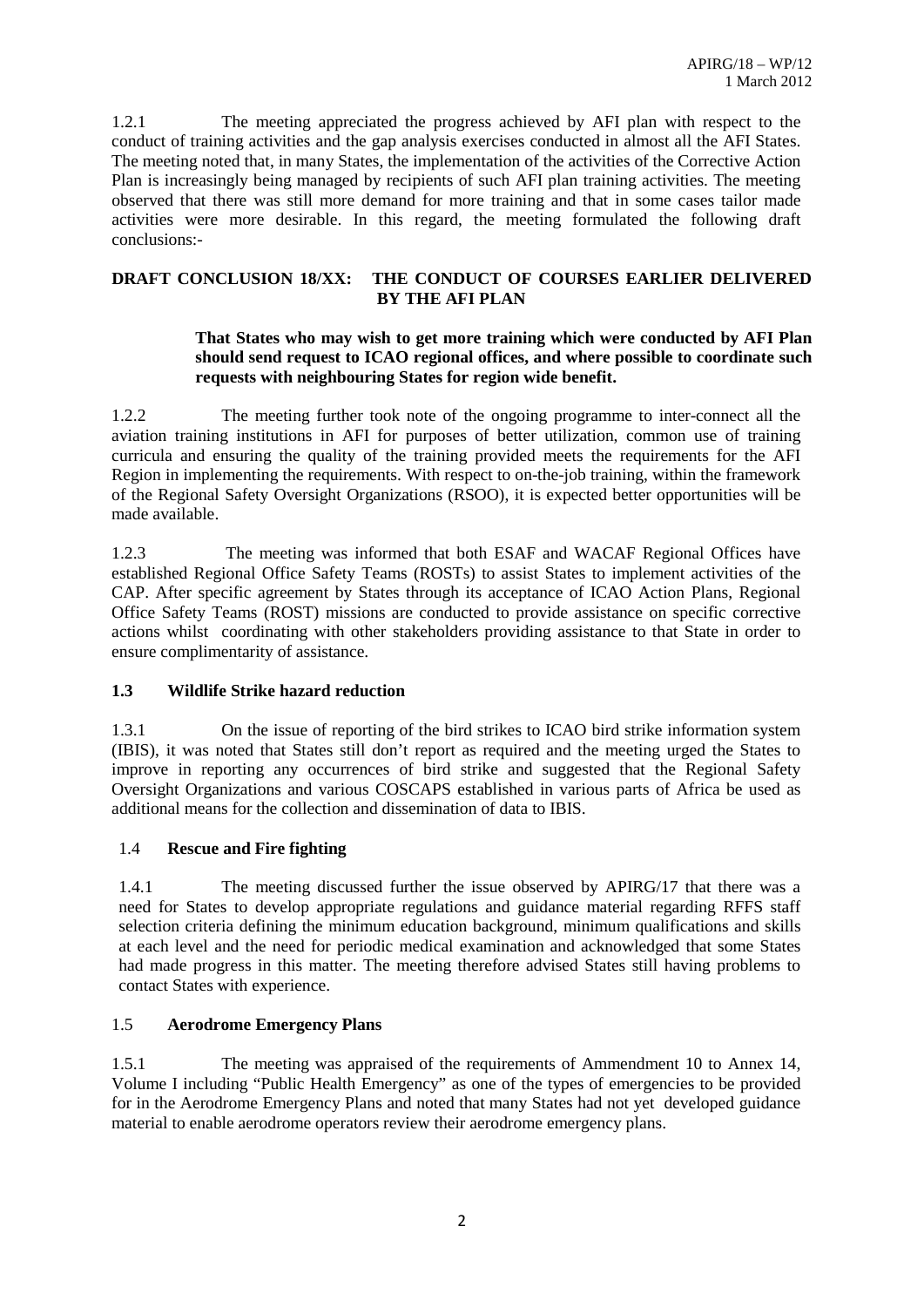#### 1.6 **Aerodrome Certification**

1.6.1 The meeting reviewed the problems associated with the lack of implementation of this requirement. These included the lack of legal framework to impose operating restrictions at international airports especially where the airports were wholly owned by government and act as major and usually the only gateway to the states; indequate training of Aerodrome Inspectors and the lack of guidance materials and procedures. The meeting therefore formulated the following draft conclusion;

#### **DRAFT CONCLUSION 18/XX: TRAINING COURSES IN AERODROME CERTIFICATION AND SMS/SP**

#### **That:**

- **a) ICAO to continue conduct awareness campaigns on aerodrome certification for both the CAAs and Aerodrome Operators and;**
- **b) States to take full advantages of ICAO training courses in order to implement the SMS and SSP.**

#### **2. FOLLOW-UP OF THE COUNCIL DECISIONS STILL IN FORCE IN THE AOP FIELD**

#### **2.1 General**

2.1.1 Under this agenda item, the meeting reviewed Council Decision still in force in the AOP field bearing in mind that the decisions were made subsequent to the fifteenth APIRG meeting. The decisions covered wildlife risk management and reduction, the rescue and fire fighting, the conduct of a full scale emergency exercise, the implementation of the aerodrome certification requirement and the continuity of participation at AOP/SG meeting.

2.1.2 The meeting acknowledged and encouraged the cooperation between some States in the process of aerodromes' certification, whilst emphasizing that certification should be carried out within the mandate specified by the State's regulatory framework. The meeting also required ICAO Regional Offices to follow up with States on the progress of implementation and offer appropriate guidance and assistance when necessary.

## **3. REVIEW OF THE LIST OF INTERNATIONAL AERODROMES IN THE AFI ANP**

#### **3.1. General**

3.1.1 The AOP/SG/7 meeting, whilst discussing deficiencies which were seen to have remained unresolved for a long time, noted that the list of international aerodromes in the AFI ANP included a number of airports which were not being used for regular international flights. Such airports are not allocated adequate resources and were therefore poorly equipped and had minimal infrastructure and services. It was therefore agreed that States should make a review of the list of airports included in the AFI ANP and FASID and propose appropriate amendments for the removal from the Plan of such airports. In this regard, the meeting was appraised of the procedures adopted by Council for the ammendment of the AFI Plan Part I (Basic ANP) and Part II (FASID).

#### **DRAFT CONCLUSION 18/XX: AOP/9/ - REVIEW OF THE LIST OF INTERNATIONAL AIRPORTS IN THE AFI ANP**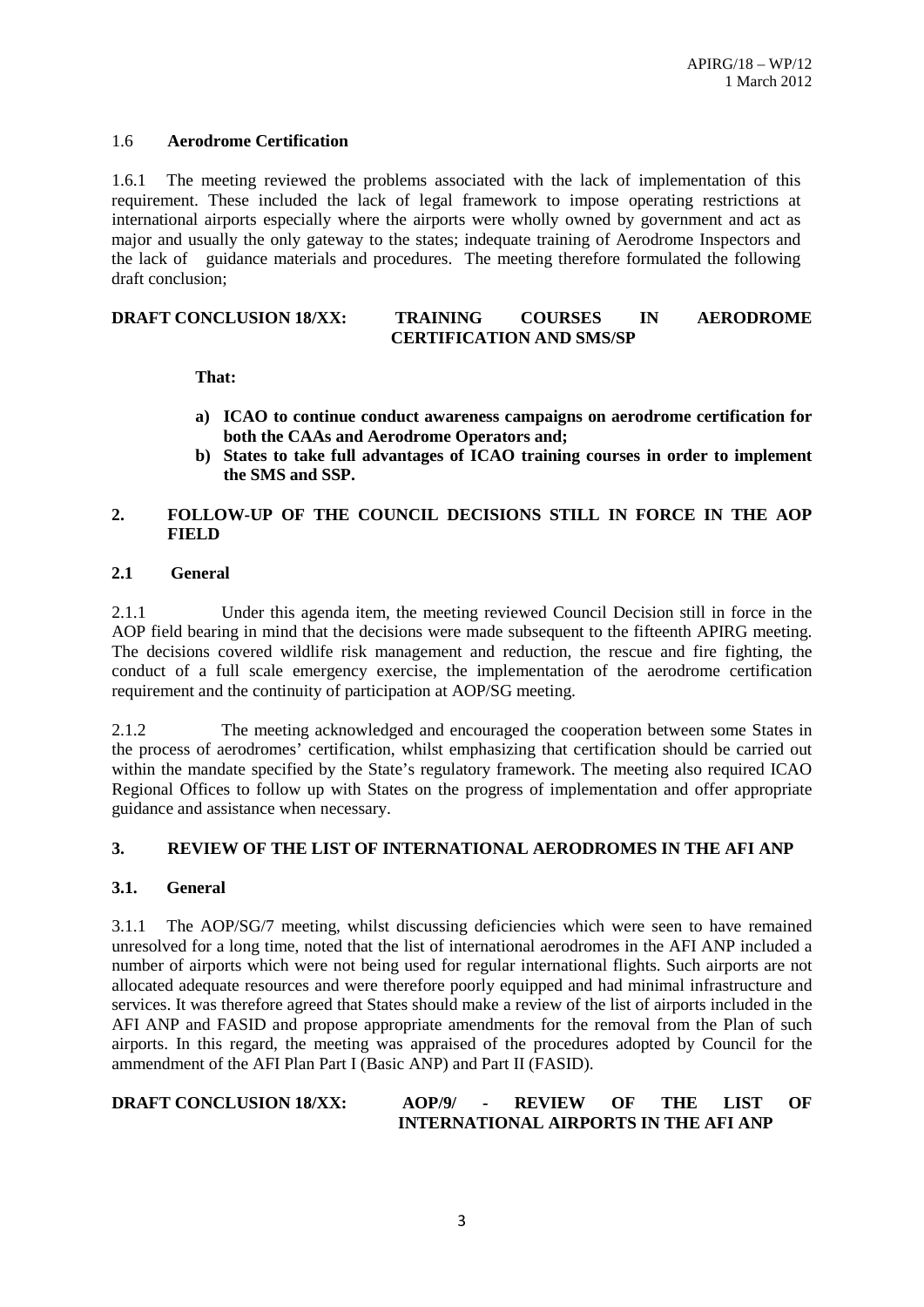**That States should make a thorough review of the list of airports included in the AFI ANP and propose appropriate amendments, including the removal from the Plan, airports not used or planned to be used for international operations.** 

## **4. REVIEW OF DEFICIENCIES IN THE AOP FIELD**

## **4.1 General**

4.1.1 The meeting agreed with APIRG that the methodology used to compile the list of deficiencies and the methodology adopted for the validation of the deficiencies reported by the users was not efficient. Bearing this in mind, the list of deficiencies cannot at any one time be considered as accurate.

4.1.2 IATA reported that it regularly organizes Technical Missions for the purpose of identifying infrastructural deficiencies of concern to airline's operations, priorities for remedial action, possibilities for cooperation between IATA and the authorities to effect remedial action and opportunities for future development plans. Such Missions usually include discussion with the authorities on practical timelines for remedial action and the information is usually reported to ICAO and occassionaly finds its way to the list of deficiencies albeit only when ICAO is able to validate the information in accordance to the Council guidelines.

4.1.3 IFALPA reported that it continues to compile a database of deficiencies at airports based on operating pilots' reports. Nevertheless this database is internal and is not shared even though upon request certain information can be exchanged.

4.1.4 In order to improve on the collation of all this information, an AFI Air Navigation Deficiencies Database (AFDD) has been established the Global Centralized one is being established has b to assist in the enhancement of the process of identification, assessment, reporting and elimination of deficiencies. This online facility will provide a secure and effective way to ensure all stakeholders have an opportunity to provide on-time status. This will provide a suitable follow up mechanism including a validation. Once this site is adequately populated, it will be possible to better make evaluations of status and trends.

## **5. THE ICAO UNIVERSAL SAFETY OVERSIGHT AUDIT PROGRAMME: LESSONS LEARNT IN THE AOP FIELD**

## **5.1 General**

5.1.1 The Universal Safety Oversight Audit Programme (USOAP) has unquestionably contributed towards improving the safety of international civil aviation by promoting the systematic implementation by States of ICAO safety-related Standards and Recommended Practices. The fundamental and time-tested process of identifying deficiencies through the safety oversight audits, encouraging States to develop and implement corrective action plans and using the audit results to create a guide for future improvements is the cornerstone for the success of USOAP. The transparency and the sharing of information associated with the evolution of the audit programme have likewise contributed to improving safety.

5.1.2 The USOAP is evolving to a Continuous Monitoring Approach (CMA) which will monitor the safety oversight capabilities of ICAO Member States on an ongoing basis and carry out various USOAP activities based on an analysis of safety risks. Even as USOAP evolves to CMA, a number of AFI States have been referred to MARB because they either have Significant Safety Concerns (SSCs) or have been found to have had a significantly high level of lack of implementation. Of the 39 States currently under MARB, 26 States (67%) are AFI States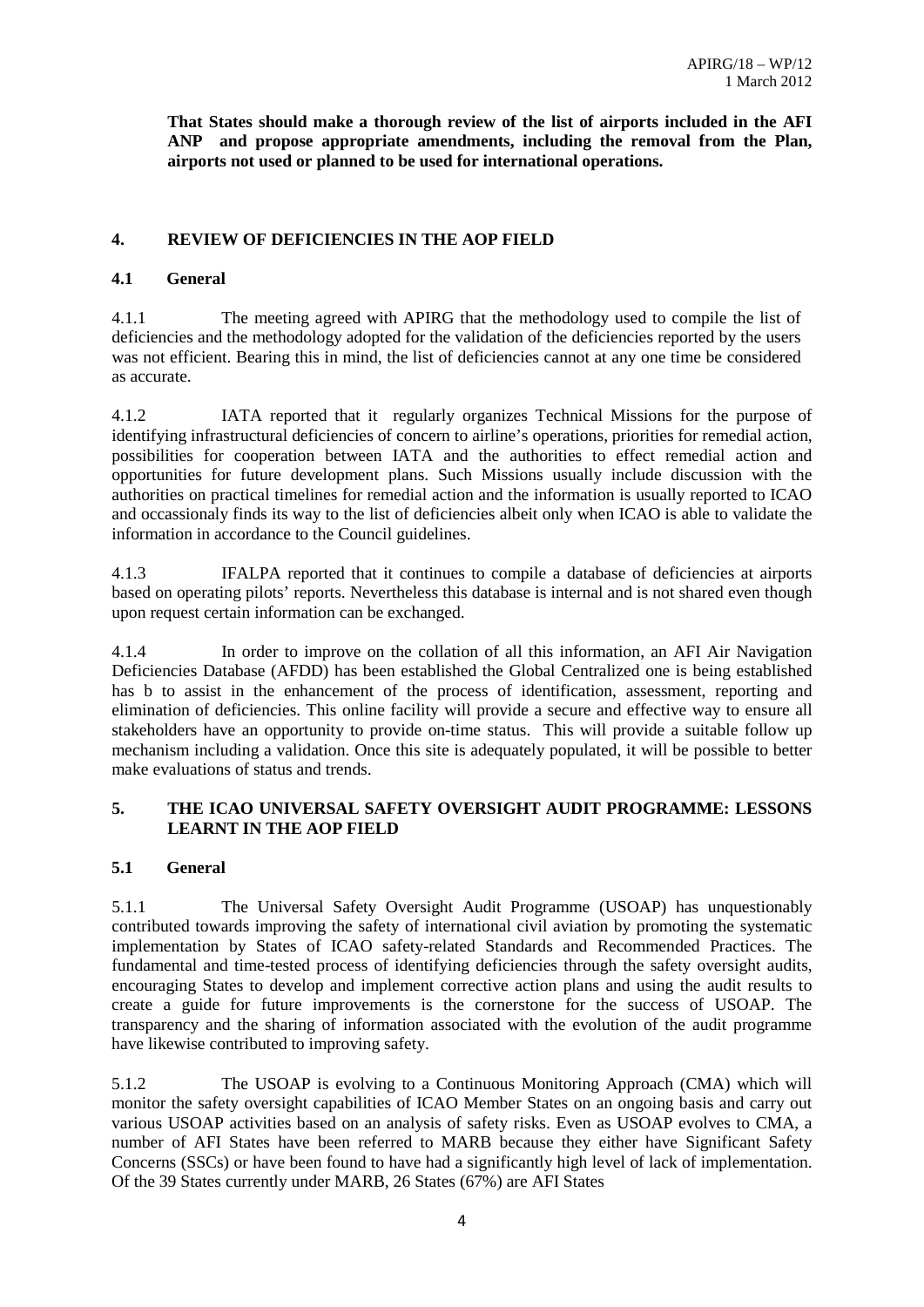5.1.3 The meeting noted that evaluation of the USOAP results indicate that in **ALL THE CRITICAL AREAS** the percentage lack of implementation in AFI is more than the global average and that the Critical Element with the highest lack of implementation is CE 4 – Qualification and Training of Technical Personnel.

5.1.4. The meeting noted that in order to assist States referred to the MARB, ICAO, through the Regional Offices, is developing State specific action plans to identifying priority areas where ICAO can offer and/or coordinate technical assistance after some discussion on the challenges these States are facing in implementation of the CAP. Further; in collaboration with African Civil Aviation Commission (AFCAC), ICAO is assisting MARB States through the AFI Comprehensive Inspectorate Scheme (AFI-CIS) where a pool of inspectors can be made available to assist other AFI States in conducting certification and surveillance. The pool is established and is accessible through a Memorandum of Understanding (MoU).

#### 5.1.5. The meeting formulated the following draft recommendation:

#### **DRAFT CONCLUSION 18/XX: AOP/9/ - ACTION BY STATES TO ENHANCE IMPLEMENTATION OF THE CORRECTIVE ACTION PLANS**

**That:**

- **a) State, in particular those referred to the MARB, are urged to participate effectively in the efforts by the Regional Offices to develop State specific action plans for coordinated assistance;**
- **b) States are urged to support the ICAO efforts to coordinate the establishment of Regional Safety Oversight Organizations (RSOO);**
- **c) States who are able to sign the MoU with AFCAC, are encouraged to support the AFI-CIS and offer their inspectors to join the pool to assist other States; and**
- **d) States are encouraged to include participants from both the Regulator and the Airport Operators when identifying candidates for ICAO training activities**

#### 6. **GLOBAL AVIATION SAFETY PLAN (GASP) – LESSONS LEARNT SO FAR**

#### **6.1. General**

6.1.1 The meeting was appraised of the fundamentals of the ICAO Global Aviation Safety Plan which were:-

- a) that all stakeholders of the aviation system need to be involved;
- b) that the roles played by the regulatory and industry elements while emphasizing their complementary nature, promote a proactive approach to safety and provides a means to ensure that safety initiatives throughout the world deliver improved safety by the coordination of effort, thus reducing inconsistency and duplication; and
- c) that high-level principles that had been accepted by all aviation stakeholders are vital to the enhancement of safety levels within the global commercial aviation.
- 6.1.2 The meeting was reminded of the objectives of the plan which were:
	- a) to reduce the number of fatal accidents and fatalities worldwide irrespective of the volume of air traffic;
	- b) To achieve a significant decrease in accident rates, particularly in regions where these remain high; and
	- c) To ensure that no single ICAO region shall have an accident rate (based on a fiveyear sliding average) more than twice the worldwide rate by the end of 2011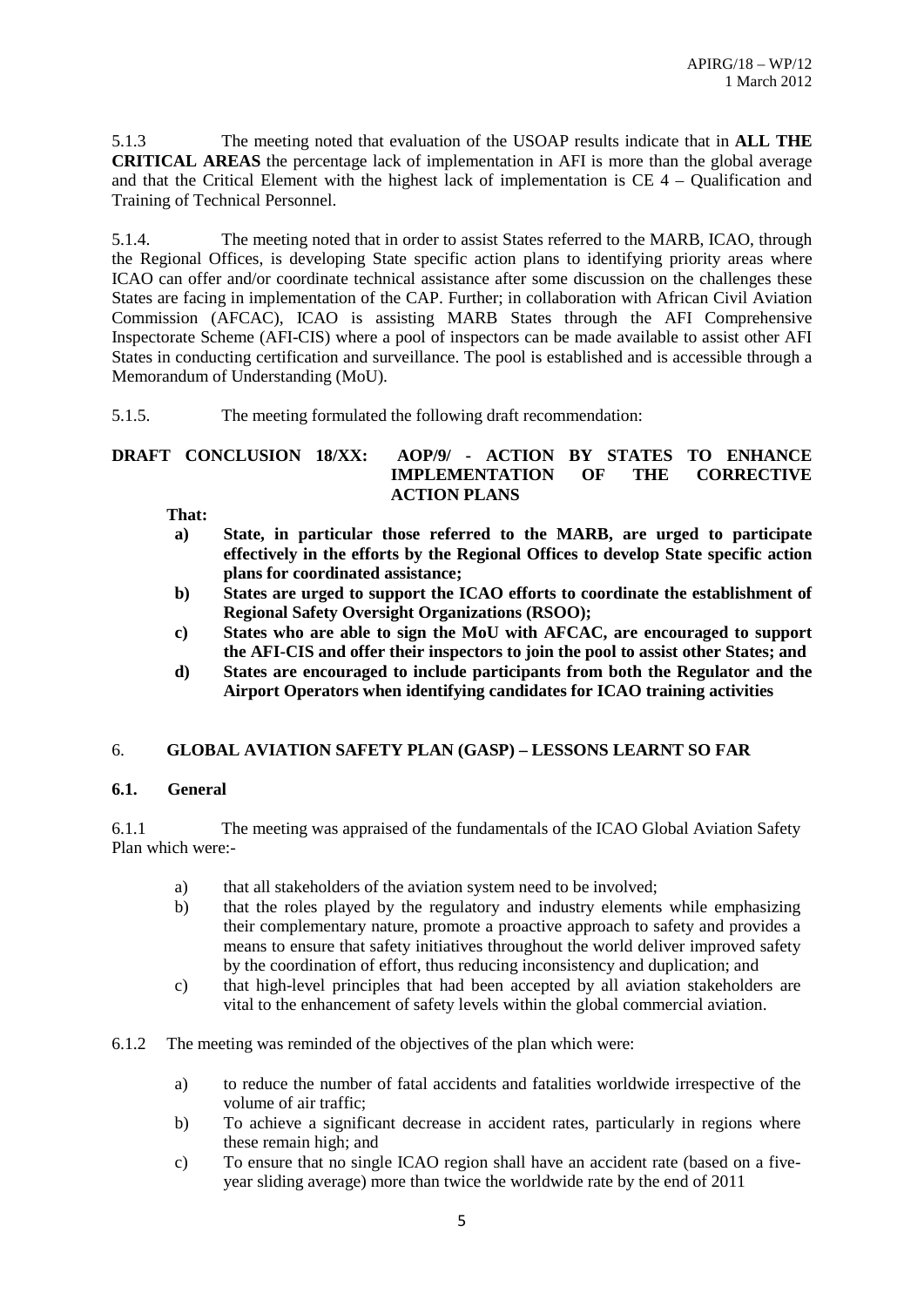6.1.3 Whilst the meeting noted that it did not have sufficient data to measure the success of the plan, it appreciated the results of the gap analyses which helped identify the areas where best practices were not being implemented sufficiently. It is as a result of implementation of the GASP that ICAO through its AFI Comprehensive Implementation Plan (ACIP) currently known as AFI Plan has been able to assist States in training its staff and in offering support towards establishment of Regional Safety Oversight Organizations (RSOO) and Regional Accident Investigation Agencies (RAIA).

6.1.4 During the gap analysis exercises, the following shortcomings were identified:-

- a) States have not been able to establish structures and frameworks necessary for an effective and sustainable national safety oversight system;
- b) States lack the capability and resources to recertify authorization holders (air operators, airworthiness organizations, airports, etc.) in accordance with current set of regulations;
- c) Independent accident investigation offices have not been established in the majority of the States and where it is established appropriate training and familiarization with the ECCAIRS system has not been provided to the staff members;
- d) ADREP/ECCAIRS system has not been implemented in States.
- e) States and service providers in most of the States have not developed safety management systems;
- f) SMS programme integration for effective and regular communication and to ensure that risk assessment of change takes place in an integrated manner, has not been developed.

6.1.5 In order to rectify the shortcomings, given the high rate of non-implementation in the AFI Region in 7 of the 8 critical elements and the indicative relationship to accident rates, the meeting proposed the following draft conclusion:

## **DRAFT CONCLUSION 18/XX: AOP/SG9 - LESSONS LEARNT FROM GASP**

**That States:**

- **a) Commit to improvements in the overall level of implementation of the eight critical elements;**
- **b) Conduct effective surveillance over their aviation industry, including the ability to identify and resolve safety-related deficiencies;**
- **c) Strive to effectively implement CE 4, (qualifications and training of technical staff) which is an important prerequisite for the implementation of the other CEs and ;**
- **d) Ensure that personnel and organizations performing aviation activities meet established requirements before they are allowed to exercise the privileges of a license, certificate, authorization and/or approval**

## 7. **RUNWAY SAFETY**

7.1 The meeting was advised that since 2001, the ICAO Air Navigation Commission (ANC) took action to address the increasing problem of runway incursions (RI) incidents and accidents. Several critical issues were identified to have a bearing to the overall runway safety, including the radiotelephony phraseology, language proficiency, equipment, aerodrome lighting and markings, aerodrome charts, operational aspects, situational awareness and human factors. Subsequently ICAO conducted a series of Runway Safety Seminars in the ICAO Regional Offices with the aim of disseminating information on runway incursions. The seminars were followed-up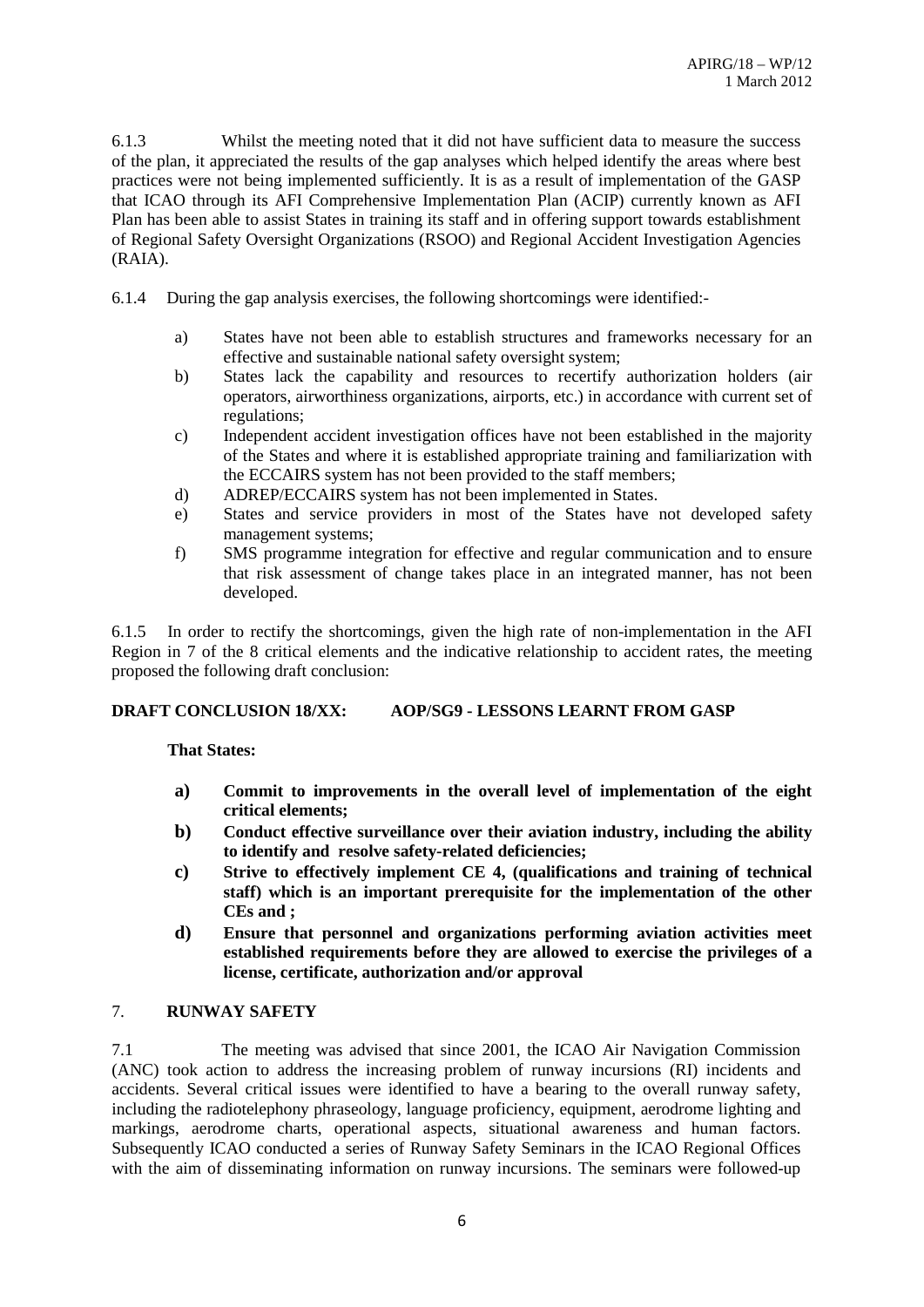with the distribution of two RI mitigation instruments: the ICAO Runway Safety Toolkit (2005, CD-ROM); and Doc 9870 —Manual on the Prevention of Runway Incursions (2007). ICAO introduced a RI definition into PANS-ATM (Doc 4444) to standardize related terminology and data collection. Amendment 12 to Annex 13 also included the classification of RIs with severity A as serious incidents, subject to reporting and investigation. Additionally, Amendment 2 to PANS-ATM has introduced new RI reporting requirements for both ATS and flight crew along with new RI reporting forms contained in the Manual on the Prevention of Runway Incursions (Doc 9870).

7.2 The meeting noted that in addition to the existing Standards and Recommended Practices (SARPs) addressing the integrated use of visual aids to help prevent RIs, the recent Amendment 10-A to Annex 14, Volume I, introduced new provisions for enhanced taxiway centre line markings and mandatory instruction signs to further strengthen RI prevention through visual aids measures. Guidance material on visual aids for navigation is provided in Doc 9157— Aerodrome Design Manual, Part 4, Visual Aids.

7.3 The meeting noted that runway contamination and related issues represent major runway excursion risk factors and point to an urgent need for a common understanding of the complex interaction between factors that affect the use and performance of aircraft braking systems. This involves the reporting of runway conditions in a standardized manner such that flight crews are able to accurately determine aircraft take-off and landing performance. Other key factors include the competencies of personnel across all relevant operational areas to evaluate, communicate and apply data related to runway conditions, including: aerodromes personnel, air traffic controllers, aeronautical information officers, pilots and flight operations officers/flight dispatchers.

7.4 The meeting also considered that the layout of the manoeuvring area can be a contributory factor especially where there were insufficient taxiways leading to incidences. ICAO has on its part established a Friction Task Force to address shortcomings in current Standards and Recommended Practices (SARPs) related to methods used to assess and report runway friction characteristics, the use of measured friction values for flight operation purposes, and the removal of contaminants in a timely manner. Amendments to Annex 14 and 15 have been proposed and a draft circular on runway surface condition assessment, measurement and reporting has been delivered.

7.5 The meeting was informed that ICAO organized a Global Runway Safety Symposium in Montreal, Canada, 24-26 May 2011 with the aim to highlight the evolution towards a more integrated safety management approach in ICAO's runway safety programme, coordinate a global effort for improving runway safety by identifying what a State can do to improve runway safety, identifying a common framework for the enhancement of runway safety, promotion of commitment from partners to deliver regional runway safety workshops across the globe and identify content and format for subsequent runway safety workshops. In AFI, Regional Runway Safety Seminars are programmed to be held in Cape Town, South Africa (September 2012) and in Dakar, Senegal (2013).

7.6 The meeting appreciated the efforts being coordinated by ICAO and emphasized that in spite of the relatively low traffic volumes at most airports in AFI and the relatively simple airside layout, incidences of Runway Incursion (RI) and Runway Excursion (RE) were on the increase. The meeting also noted that this required effective input from many fields and expertise in order to deal effectively and efficiently with these issues. The establishment of Runway Safety Teams (RAST) at international aerodromes with specific terms of reference if given support and adequate resources (personnel, time, funds, etc) can be effective. A representative of IFALPA described his experience of the establishment of RAST in Morocco and indicated the achievements of such RASTs and confirmed willingness to share this experience if and when requested. The meeting formulated the following draft conclusion.

#### **DRAFT CONCLUSION 18/XX: AOP/SG9 - RUNWAY SAFETY**